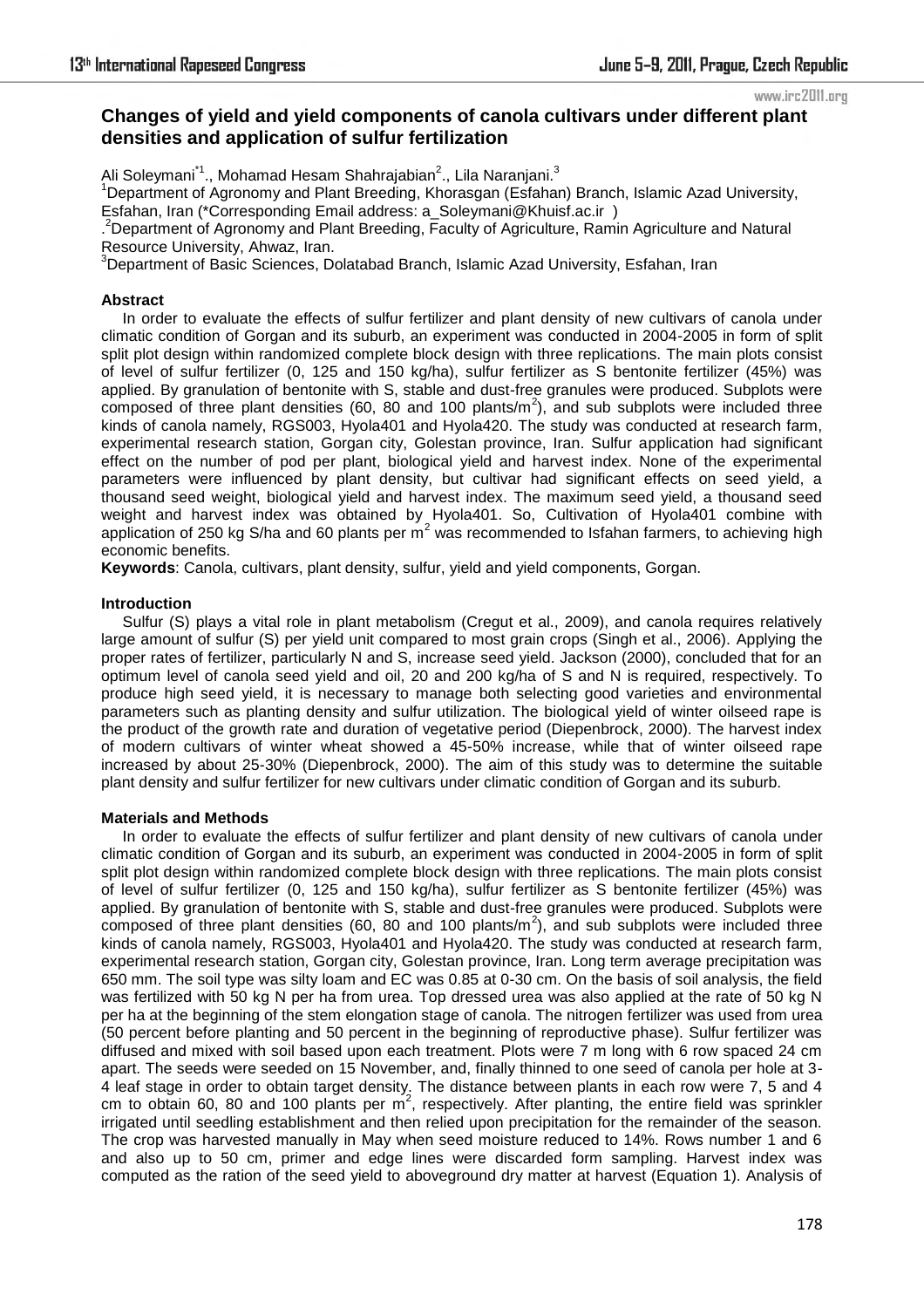www.irc2011.org

variance (ANOVA) was used to determine the significant differences. The Multiple Range Test of Duncan performed the separation means. All statistics was performed with MSTAT-C program (version 2.10).

|    |     | Seed yield              |              |  |
|----|-----|-------------------------|--------------|--|
| 1) | HI= |                         | <u>×</u> 100 |  |
|    |     | <b>Biological yield</b> |              |  |

**Table 1-** Mean temperatures and annual precipitation from planting to harvesting.

| Month          | <b>Minimum</b><br>temperature $(^{\circ}C)$ | Maximum<br>temperature<br>(°C) | οf<br>Average<br>temperature $(^{\circ}C)$ | Precipitation (mm) |
|----------------|---------------------------------------------|--------------------------------|--------------------------------------------|--------------------|
| 23 Oct- 21 Nov | 11.7                                        | 22.3                           | 17                                         | 49.5               |
| 22 Nov- 21 Dec | 4                                           | 14.7                           | 9.3                                        | 107.8              |
| 22 Dec- 20 Jan | 3.9                                         | 12.4                           | 8.1                                        | 103.4              |
| 21 Jan- 19 Feb | 2.5                                         | 10                             | 6.2                                        | 54                 |
| 20 Feb- 20 Mar | 7.1                                         | 17.5                           | 12.3                                       | 71.7               |
| 21 Mar- 20 Apr | 7.9                                         | 19.5                           | 13.7                                       | 58.9               |
| 21 Apr- 21 May | 14.8                                        | 24.8                           | 19.8                                       | 76.3               |

## **Result and Discussion**

The influence of sulfur was significant on number of pod in plant (P<0.05) (Table 2). The highest number of pod was obtained by application of 250 kg S/ha (171.37). An increase trend was found from application of 0 to 250 kg S/ha, but it was not significant (Table 3). Momoh and Zhou (2001) also reported that, the average number of seeds per pod was significantly lower for high density plants. The sulfur fertilizer and plant density had no significant influence on number of seed per plant (Table 2). The highest seed number was related to application of 250 kg S/ha (4472). Cultivar had significant effect on number of seed per plant (Table 2). Hyola401 had the highest number of seed (4260), and the minimum one was related to RGS003 (3927). Hyola401 can not achieve significant differences with other cultivars (Table 3). Sulfur and plant density had no significant effect on seed yield (Table 2). The highest seed yield was related to 250 kg S/ha (3309 kg/ha), and the lowest seed yield was obtained by 0 kg S/ha  $(3132 \text{ kg/ha})$ . There was a decrease trend in seed yield from 60 to 100 plants per m<sup>2</sup>. Momeh et al. (2004), reported the increased of 16.0% and 13.3% in seed yield respectively with increasing plant density from 67500 to 97500 plants per ha and from 97500 to 127500 plants per ha. A uniform distribution of plants per unit area is a prerequisite for yield stability (Diepenbrock, 2000). Cultivar had significant effect on seed yield (P<0.01) (Table 8). Hyola401 had the highest seed yield (3803 kg/ha) (Table 3). The sulfur fertilizer and plant density had no significant effect on 1000 seed weight (Table 2). The maximum 1000 seed weight was related to application of 250 kg S/ha (3.017 g). Low plant population (60 plants per  $m^2$ ), provide suitable environment for plant growth and development. Cultivar had significant effect on 1000 seed weight (P<0.01) (Table 2). The highest seed weight was related to Hyola401 (3.224 g), and the minimum one was achieved in RGS003 (2.835 g). Sulfur fertilizer had significant effect on biological yield (P<0.05) (Table 2). Biological yield was increased significantly from 0 to 250 kg S/ha. Although, application of sulfur, cause an increase in dry matter accumulation and improved photosynthetic process. Cultivar had significant influence on biological yield (P<0.01) (Table 2). Hyola401 was achieved the maximum biological yield (26280 kg/ha). There was no significant difference between Hyola420 and RGS003, but Hyola401 had significant differences with Hyola401 and RGS003 (Table 3). Sulfur fertilizer had significant effect on harvest index (P<0.05) (Table 2). The maximum harvest index was related to application of 250 kg S/ha. Harvest index was increased significantly from 0 to 250 kg S/ha. Application of 250 kg S/ha had significant difference with 0 and 125 kg S/ha. There was a decrease trend from 60 to 100 plants per m<sup>2</sup>. The minimum harvest index was related to 100 plants per  $m^2$  (13.17%). Cultivar had significant effect on harvest index (P<0.01) (Table 2). Hyola401 had the highest harvest index (17.41%). The harvest index in Hyola420 was 14.54%. Hyola401 had significant differences with Hyola420 and RGS003, and also the difference between Hyola420 and RGS003 was significant (Table 3). Increasing the harvest index at given biomass is promising agronomical goal.